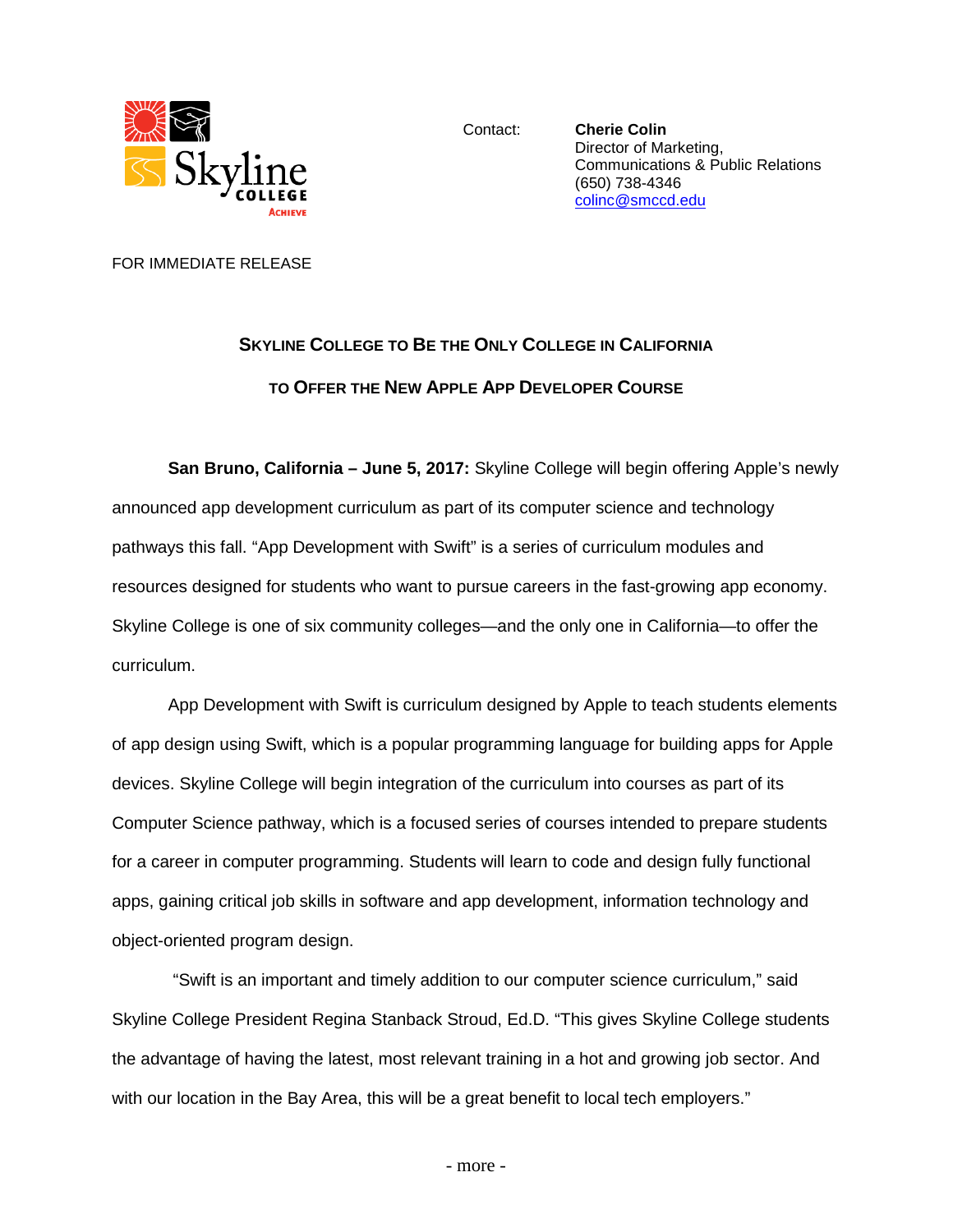Skyline College is launching new technology career pathways in the high-demand fields of DevOps, UX design and mobile app development. These career pathways begin as pilot programs in fall 2017 as part of Skyline College's Strong Workforce Initiative, which matches classroom curriculum and academic planning with the needs of employers in order to prepare highly trained and valuable workers in tech, healthcare and other fields.

The College will also explore ways to use the new Apple curriculum as part of dual enrollment partnerships and bridge programming that build stronger connections and transitions to Skyline College for high school and adult school students.

Skyline College has agreed to pilot the new curriculum and provide feedback to Apple. Only six community colleges in the United States will offer App Development with Swift this fall: the Alabama Community College System, Columbus State Community College, Harrisburg Area Community College, Houston Community College, Mesa Community College and Skyline College. The San Mateo Community College District plans to expand the partnership to other colleges in the district.

Skyline College faculty and career education leadership are optimistic the Apple curriculum will attract students who might not otherwise be drawn to computer science courses. The popularity and familiarity of Apple apps and their devices can help to address the reluctance students may feel when looking into careers in the high-power technology industry. One of Skyline College's goals is to increase equity and diversity for students enrolled in these programs.

Apple's curriculum includes a comprehensive student guide with playground exercises, mini projects and quizzes, as well as a teacher's guide with grading rubrics, solutions code and Keynote presentations.